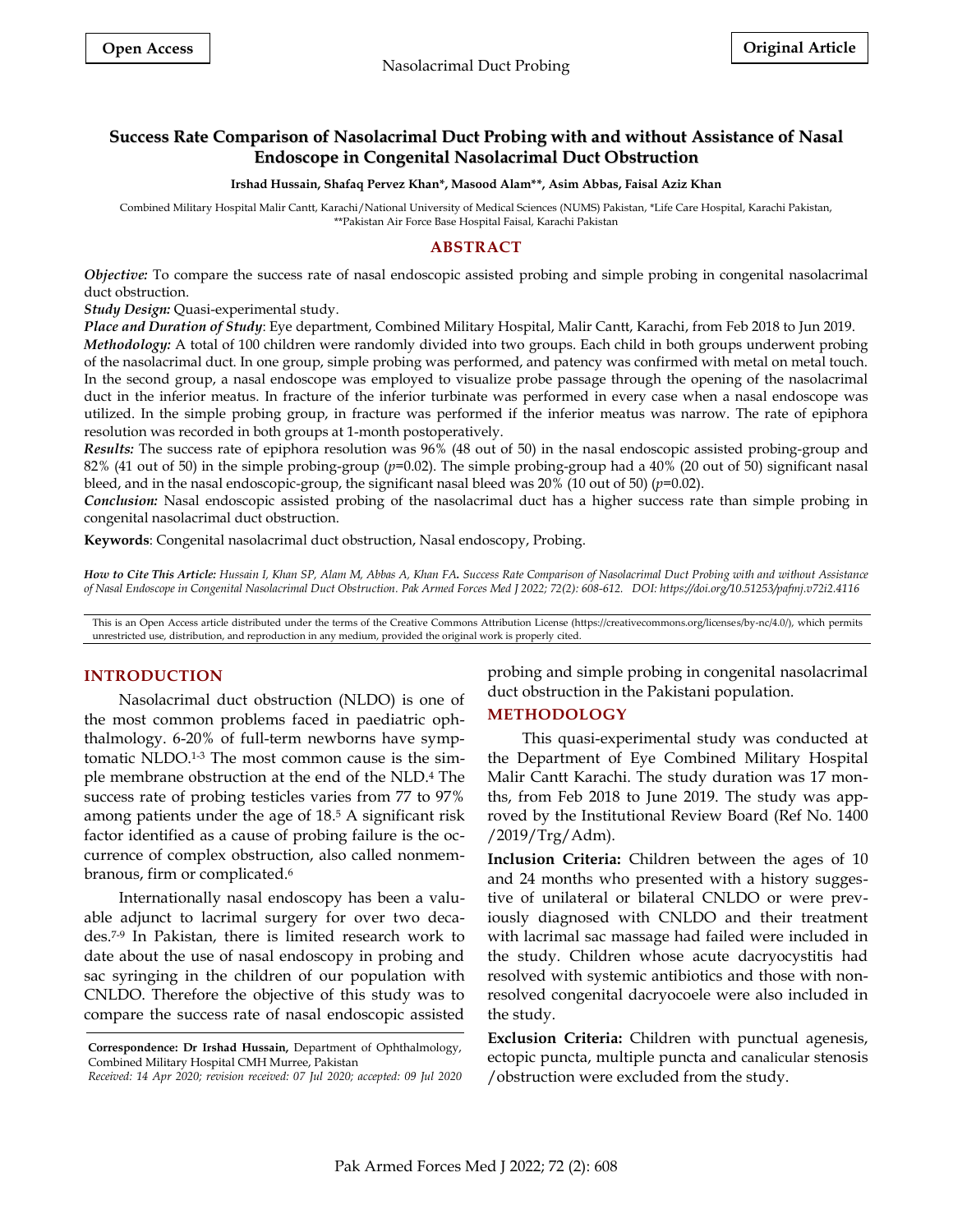One hundred children were selected from the Eye OPD and divided randomly into two equal groups (Group-A and Group-B), based on a computer-generated random numbers table. The calculated sample size was 50 using success rates of previously published data of 76.9% for simple probing 10 (P1= success rate in simple probing) and 97.2% for nasal endoscopic assisted probing 11 (P2=success rate in endoscopically assisted probing). However we took 100 patients. In group-A, patients' simple probing was performed, i.e. without the assistance of nasal endoscope and in group B, a nasal endoscope was employed during probing of the nasolacrimal duct. All the probings were performed by one surgeon only.

Written informed consent was taken. All the procedures were performed under general anaesthesia. Topical decongestant nasal drops (Xylometazoline Hydrochloride,  $0.05\%$  w/v) were instilled in the nasal cavity each child, before the child entered the operating room and soon after induction of general anaesthesia, a nasal pack with gauze soaked in  $0.05\%$  w/v Xylometazoline hydrochloride or 1:100,000 Epinephrine was precisely inserted under the inferior turbinate and between the inferior turbinate and the nasal septum for 10 minutes and then removed. After 10 minutes, the nasal cavity was inspected. In group-A patients, if the inferior turbinate (IT) was found hypertrophied or impacted against the lateral wall of the nose or inferior meatus was shallow. The IT was fractured by clamping the anterior half of the IT with a straight hemostat and turning it 90 towards the nasal septum. In contrast, this procedure was performed under direct visualization with the nasal endoscope in every patient in group-B, irrespective of any anatomic variability in IT position. Significant bleeding after IT fracture was controlled with the nasal pack for 05 minutes.

The punctae were examined under the operating microscope. Both punctae were dilated with a punctum dilator. A Hard stop was confirmed through canaliculi with a bowman size 0000 probe. Syringing was then performed with normal saline through one of the punctae. In both groups, Bowman probe no 0 or 1 was used for probing the nasolacrimal duct. The probe was marked at 12 and 20 mm from the tip and was passed horizontally and then vertically posterolaterally through the NLD. If a bony obstruction was felt soon, then further forcing the probe through the nasolacrimal duct was not done, and the procedure was aborted. Passage of probe was continued through the NLD if little resistance, rubbery resistance, feeling of a sudden pop or give in was felt at the distal end of NLD till the 20 mm mark on the probe and until a hard stop was felt at the floor of the nose.

In group-A patients, patency of the NLD was confirmed by obtaining a metal on metal touch by using another bowman probe inserted through the na-res followed by recovery of saline through the external nares on syringing. In group-B patients, patency of the NLD was confirmed by directly visualizing the probe tip in the inferior meatus. A 2.7mm 30 rigid nasal endoscope was employed and after adjusting for white balance and applying the antifog solution, it was passed along the floor of the nose into the already widened inferior meatus up to a distance of 20-22 mm from the external nares till the anticipated site of NLD opening at the valve of Hasner, identified as a small dimple in the lateral wall of the nasal mucosa. An attempt to directly visualize the tip of the probe was made. If the probe tip was visualized in the inferior meatus lying freely, then the patency of the NLD was confirmed. If the probe tip protruded through a thin obstructing membrane or stenotic valve, the opening was widened by moving the probe from side to side and augmented by a sickle knife cut on the probe to increase the size of the opening.

Similarly, if the probe failed to perforate the nasal mucosa because of a thick membrane or stretchable valve, a sickle knife was used to perforate the mucosa over the tip of probe. If the probe went through a submucosal plane down to the nasal floor without the perforation of the mucosa into the nasal cavity or went medially perforating the inferior turbinate mucosa, an anatomical variant of CNLDO or a false passage was expected. The probe was slightly withdrawn and redirected until the distal end of the NLD was seen to have been passed. Postoperatively topical Tobramycin eye drops four times/day and Xylometazoline Hydrochloride 0.05% nasal drops were prescribed for two weeks.

Patients were reviewed at one-week and onemonth periods after the procedure. Success was defined as the complete absence of watering and stickiness and a normal fluorescein dye disappearance test at one month postoperatively. Patients were followed up for three months.

Statistical analysis was performed using Statistical Package for Social Sciences (SPSS) version 20.0. Descriptive statistics and normality tests were computed. Mann-Whitney U test was used to compare the age of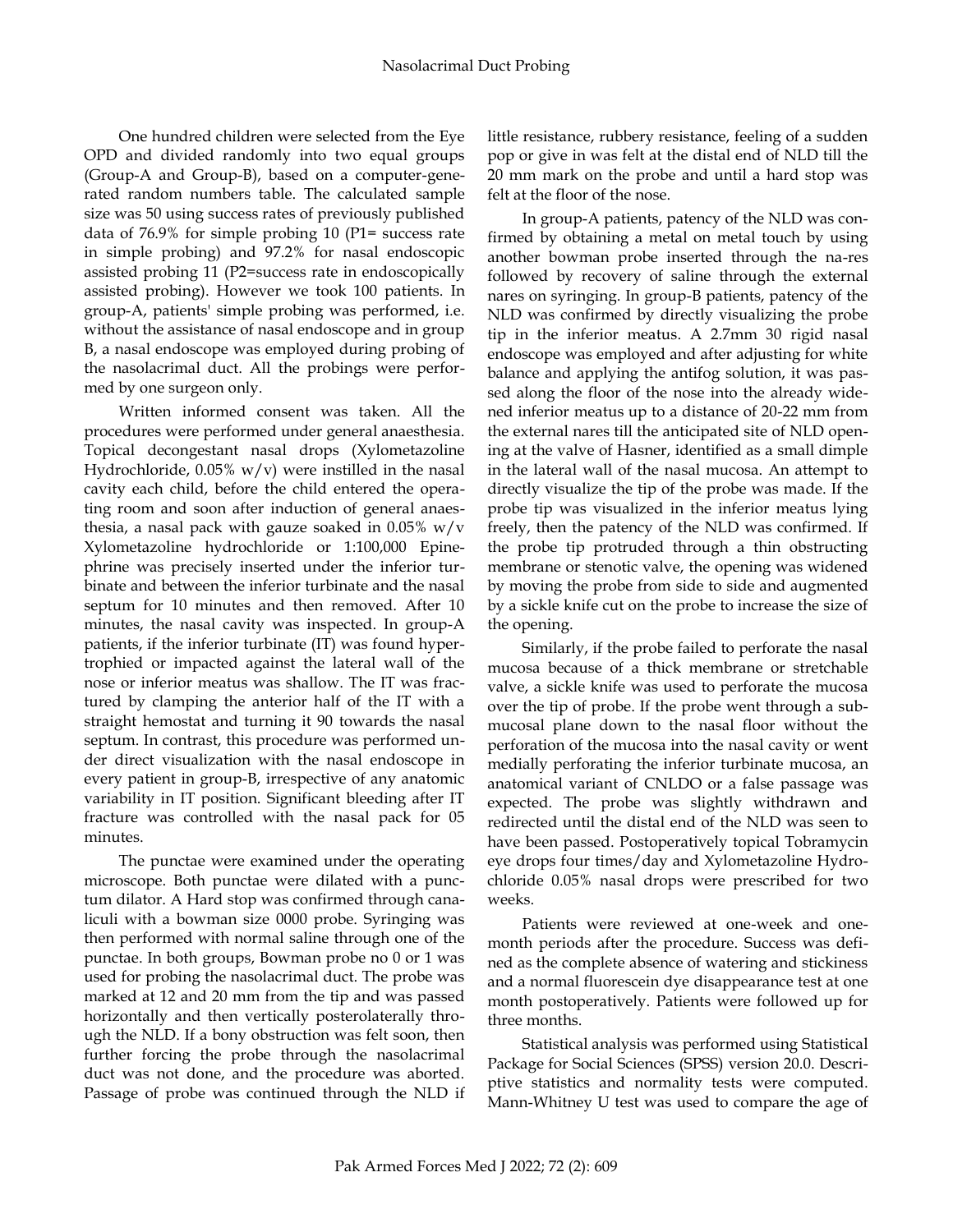the two groups. The success rate of epiphora resolution was described as frequency and percentage. Pearson chi-square test was selected to compare the success rate of epiphora resolution and frequency of significant bleeding among the groups. The *p*-value of  $\leq 0.05$  was considered to be statistically significant.

# **RESULTS**

One hundred children were included in the study. The primary outcomes were the success rate of resolution of epi phora and frequency of nasal bleed in simple probing and endoscopic assisted probing groups. Of 100 children, 58(58%) were males, and 42 (42%) were females. The median (IQR) age of the child-ren in the endoscopic group and the simple probing group was shown in Table-I.

**Table-I: Comparison of the ages of the children in simple probing group and endoscopic group.**

|                         | Simple<br>Probing<br>$(n=50)$ | Endoscopic<br><b>Assisted</b><br>Probing $(n=50)$ |       |  |
|-------------------------|-------------------------------|---------------------------------------------------|-------|--|
|                         | Median (IOR)                  | Median (IQR)                                      |       |  |
| Age in<br><b>Months</b> | 12(3)                         | 19(5)                                             | 0.001 |  |

Children in the endoscopic group were significantly older than children in the simple probing group. There was a higher success rate of epi phora resolution in the endoscopic group as compared to the simple probing group, and this difference was statistically significant (Table-II).

**Table-II: Comparison of success rate of epiphora resolution between endoscopic and simple probing group.**

|          | Endoscopic<br><b>Assisted Probing</b><br>$(n=50)$ |         | <b>Simple Probing</b><br>$(n=50)$ |         | $v$ -<br>value |
|----------|---------------------------------------------------|---------|-----------------------------------|---------|----------------|
|          | Fre-                                              | Per-    | Fre-                              | Per-    |                |
|          | quency                                            | centage | quency                            | centage | 0.02           |
| Suc Rate | 48/50                                             | 96%     | 41/50                             | 82%     |                |

With a nasal endoscope, various kinds of obstructions were detected in the endo scopically assistedgroup. Table-III showed these obstructions encountered in the endoscopic group with their corresponding success rates.

Inferior turbinate was fractured in every case (50/50) in the endoscopic group, and in the simple probing group, 20 out of 50 (40%) cases required an infracture of the inferior turbinate.

Among the complications of probing and sac syringing, it was detected that fewer children developed a persistent nasal bleed in the endoscopic group, necessitating the placement of a nasal pack, whereas, in the simple probing group, a statistically significant number of children had a nasal pack placement after extubation (Table-IV).

**Table-III: Success rates of resolution of epiphora according to various types of obstruction in endoscopic group (n=50).**

| Type of Obstruction (n=50) | Frequency | <b>Success Rate</b> |
|----------------------------|-----------|---------------------|
| Membranous                 | 43 (86%)  | 100%                |
| False Passage              | 3(6%)     | 100%                |
| Elastic Membrane           | 2(4%)     | 100%                |
| Atresia of Lower end of    | (4%       | 0%                  |
|                            |           |                     |

*Nasolacrimal duct.*

**Table-IV: Comparison of frequency of nasal bleed in simple and endoscopic assisted probing groups**

|             | Endoscopic<br><b>Assisted</b><br>Probing $(n=50)$ |         | <b>Simple Probing</b><br>$(n=50)$ |         | $p-$<br>value |
|-------------|---------------------------------------------------|---------|-----------------------------------|---------|---------------|
|             | Fre-                                              | Per-    | Fre-                              | Per-    |               |
|             | quency                                            | centage | quency                            | centage | 0.02          |
| Nasal Bleed | 10/50                                             | 20%     | 20/50                             | 40%     |               |

## **DISCUSSION**

The appropriate age for probing has always been a controversial topic.12,13 In our study, the median age of probing without the use of endoscope was 12 months. The higher success percentage reported in our study in advanced age results from direct visualization and detection around the opening of NLD and inferior meatus. Simple probing combined with infracture of the inferior turbinate during the first attempt has not improved the success rate compared with probing alone. Although we achieved a higher percentage of epiphoraresolution in the endoscopic group, we believe this was not mainly due to infraction of the IT.

Direct visualization of anomalies at the distal end of NLD is the most significant advantage of the nasal endoscope.14,15 The commonest anomaly that we detected in our study was a membrane at the distal end of NLD, preventing the passage of the probe tip. Similarly utilizing nasal endoscope, Ghafar recorded membranous obstruction in 82.36% 16 and McEwen *et al*, 17 detected a membrane in 65% cases. With the membranous obstruction, McEwen *et al*, reported a success rate of 96% with the first probing. <sup>17</sup> In our study, 100% cases with a membrane achieved complete resolution of epiphora after probing.

The second most common anomaly at the distal end of the NLD in our endoscopic group was detecting or creating a false passage. We found that in 6% cases, the probe passed submucosally either towards the inferior turbinate or nasal floor along the lateral wall of the nose. Hidenori *et al*, <sup>18</sup> reported an incidence of 20% of false passage while Miguel et al, 11 found an 11.1% rate of false passage creation. The creation of false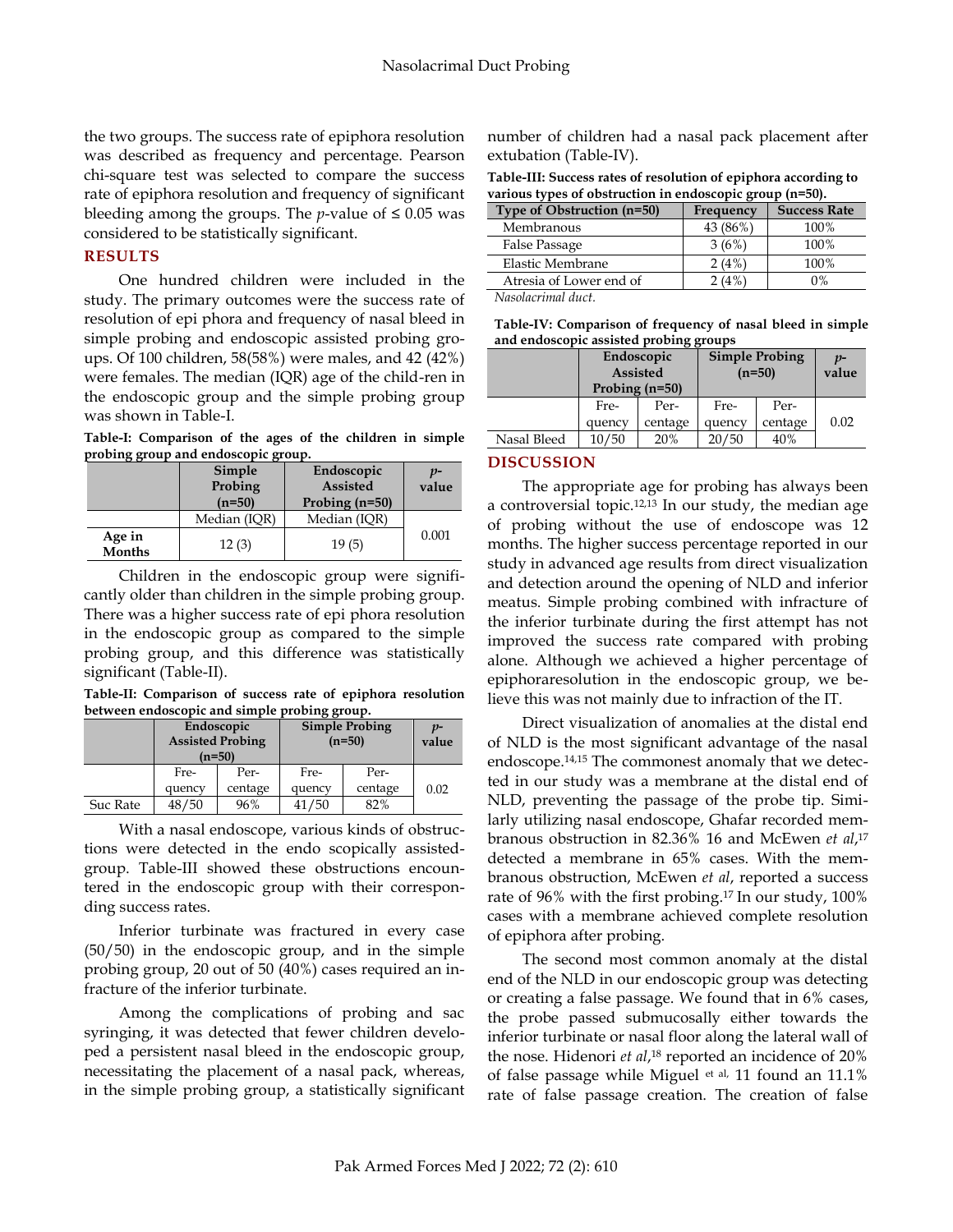passage in our cases was the continuation of NLD beyond the opening of the valve of Hasner and a short NLD that was opening in the apex of the inferior meatus. After the relocation of the probe, the success rate was 100%. In our two cases of false submucosal passage, the probe could not be passed from the bony nasolacrimal canal into the nose, and the procedure was aborted, and these patients were planned for dacryocystorhinostomy.

There are a couple of uncommon causes of lower end NLD obstruction seen on endoscopy that has been mentioned in previously published data.<sup>19</sup> These are the presence of an NLD cyst at the distal end and enlarged, ede matous nasal mucosa. <sup>20</sup> In our study, none of these rare causes was seen because NLD cysts are nearly universal in mucoceles, which is a condition of neonates.

The bleeding in our blind probing group was significantly higher than in the endoscopic group. This was attributable to the blind manipulation of instruments in the inferior meatus to obtain a metal on metal touch as well as injuring mucosa in blindly tackling complex anatomical variations of NLD and pushing the probe in false submucosal passages, especially towards the inferior turbinate, whereas direct endoscopic visualization reduces mucosal trauma. 21,22

The higher success rate in our endoscopic group was purely due to the direct visualization of the anomalies at the distal end of the NLD and the area of the inferior meatus. Wallace *et al*, achieved a 100% success rate in all the cases with NLD anomaly, whe-ther it was atresia, stenosis or false passage with the help of endoscope. <sup>23</sup> Similarly, Kouri *et al*, mentioned that 23% cases had nasal anomalies that would have been missed with blind probing 14. Even bony obstruction variants of NLDO can be managed successfully with nasal endoscope. 24

Further studies need to be conducted wherein the success rate of probing with the use of the nasal endoscope in failed/second attempt cases must be determined. To conclude, using a nasal endoscope is justified in every case of congenital nasolacrimal duct obstruction during probing, whether it is a primary procedure or in failed cases, irrespective of any age.

# **STUDY LIMITATIONS**

There are certain limitations of the use of the nasal endoscope. Our study was conducted in a multidisciplinary hospital where high tech endoscopic equipment was readily available, and the cost was not an issue. An otol arnygologist familiar with the use of endoscope assisted us. The otol arnyngologist performed rhinology surgical procedures in two cases when an elastic membrane needed to be excised. These limitations become substantial when this procedure is performed in an isolated setup. Despite these limitations, several authors have suggested the nasal endoscope is a must-have armamentarium and a viable option as a primary and standard treatment modality in CNLDO. Another limitation of our study was that we did not investigate the causes of the failure of resolution of epiphora in the blind probing group cases by using a nasal endoscope. This would have helped us statistically estimate the number of cases that would have benefitted from an endoscope and hence determine the additional success rate that would have been achieved with an endoscope.

## **CONCLUSION**

Nasal endoscopic assisted probing of the nasolacrimal duct has a higher success rate than simple probing in congenital nasolacrimal duct obstruction.

## **Conflict of Interest:** None.

#### **Authors' Contribution**

IH: Conception and design of the work, SPK: drafting the work and literature review, MA: Critical revision of intellectual content and final approval of the manuscript, AA: data analysis and ENT cover, FAK: Acquisition interpretation of data for the work.

#### **REFERENCES**

- 1. Saha BC, Kumari R, Sinha BP. Clinical Outcome of Probing in Infants with Acute Dacryocystitis–A Prospective Study. J Clin Diagn Res 2017; 11(8): NC01–NC03
- 2. Kato K, Matsunaga K, Takashima Y, Kondo M. Probing of congenital nasolacrimal duct obstruction with dacryoendoscope. Clin Ophthalmol 2014; 2014(8): 977-980.
- 3. Ranganathan KS. A study of congenital dacryocystitis. J Evid Based Med Healthc 2017; 4(64): 3826-3829.
- 4. Rashid W, Shaheen N, Zargar S, Ganie MR, Kounsar H. Outcome of probing and sac syringing in congenital nasolacrimal duct obstruction in children above two years of age : a prospective study. Ann Int Med Den Res 2017; 3(5): OT01-OT03.
- 5. Théra JP, Hughes D, Tinley C, Bamani S, Traore L, Traore J. Results of probing in the management of children suffering from Nasolacrymalduct obstruction. Sch Acad J Biosci 2016; 4(3B): 277- 279.
- 6. Maheshwari R. Results of Probing for Congenital Nasolacrimal Duct Obstruction in Children Older than 13 Months of Age. Indian J Ophthalmol 2005; 53(1): 49-51.
- 7. Perveen S, Sufi AR, Rashid S, Khan A. Success Rate of Probing for Congenital Nasolacrimal Duct Obstruction at Various Ages. J Ophthalmic Vis Res 2014; 9(1): 60–69.
- 8. Grover AK . Management of nasolacrimal duct obstruction in children: How is it changing? Indian J Ophthalmol 2017; 65(10): 910–911.
- 9. Lueder GT. The association of neonatal dacryocystoceles and infantile dacyrocystitis with nasolacrimal duct cysts( An American ophthalmological society thesis).Trans Am Ophthal-mol Soc 2012 ;110(1): 74-93.
- 10. 1[0.Casady DR,](file:///E:/pubmed/) [Meyer DR,](file:///E:/pubmed/) [Simon JW,](file:///E:/pubmed/) [Stasior GO,](file:///E:/pubmed/) [Zobal-Ratner](file:///E:/pubmed/)  [JL.](file:///E:/pubmed/) Stepwise treatment paradigm for congenital nasolacrimal